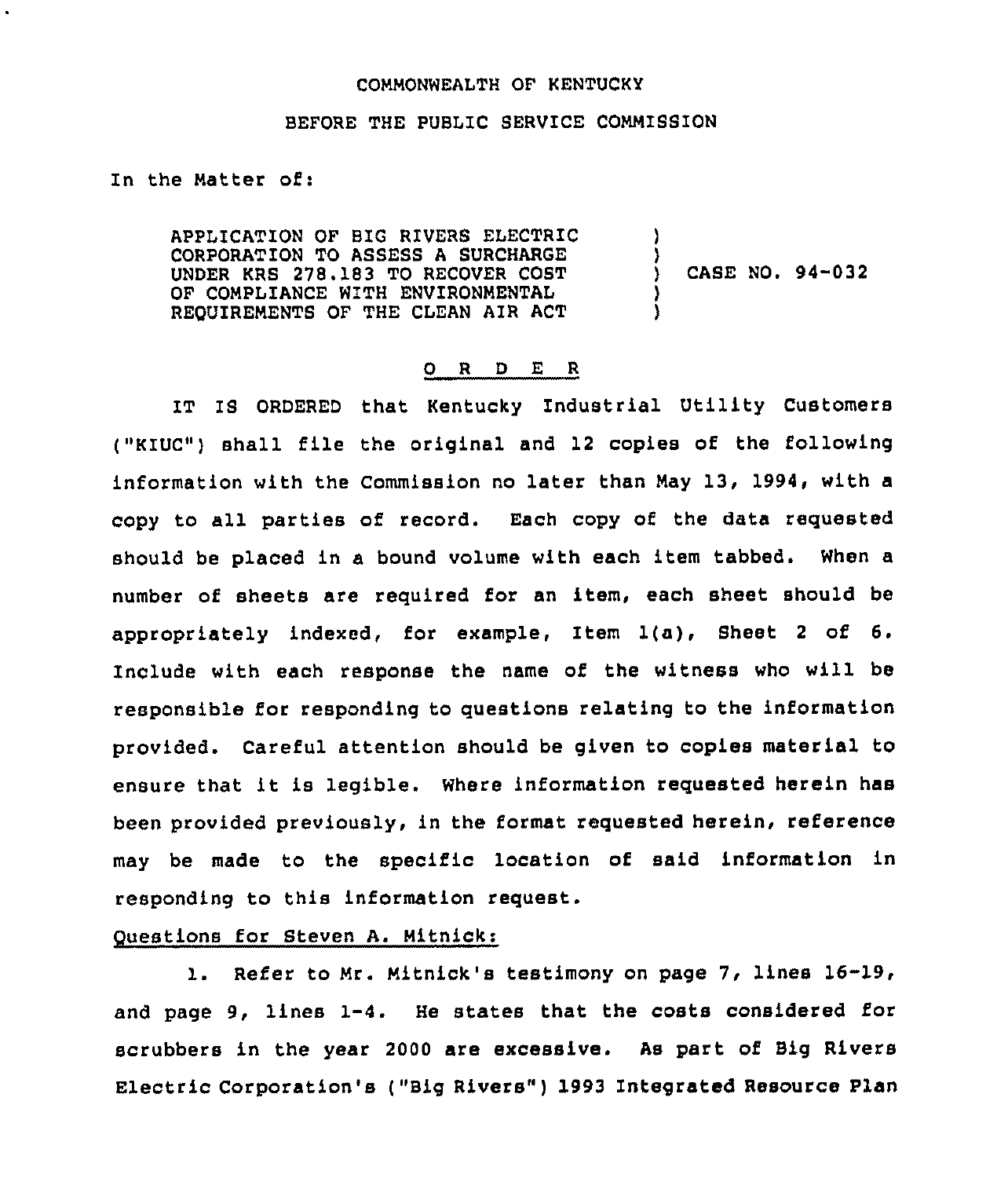("IRPv) filed in Case Mo, 93-341," Big Rivers performed a sensitivity analysis which assumed that the scrubber costs would increase at the rate of inflation to the year 2000. Does this analysis address Mr. Mitnick's concerns? If not, why not?

2. Mr. Mitnick contends that the analysis at the time of the scrubber decision was not adequate because the full range of options was not considered. The analysis completed for Big 1991 IRP, which was filed in Case No.  $91-331$ , was available to Big Rivers' management at the time of the decision. In preparing his testimony, did Mr. Mitnick review this study? Does this study address any of Mr. Mitnick's concerns? If yes, identify those concerns. If no, explain why not,

3. Mr. Mitnick contends that Big Rivers penalized fuel switching by analysing only a 2.3 lbs. SO,/MMBtu fuel switching option for Station Two. This option requires investment in a flue gas conditioning system while switching to 2,6 lbs. SO,/MMBtu coal does not.

a. Assuming that the 2.6 lbs. SO<sub>2</sub>/MMBtu option also requires investment in a flue gas conditioning system, would Mr. Nitnick still conclude that fuel switching is the least cost option?

 $\mathbf{1}$ Case No. 93-341, A Review Pursuant to 807 KAR 5:058 of the<br>1993 Integrated Resource Plan of Big Rivers Electric 1993 Integrated Resource Plan of Big Rivers Electric Corporation,

 $\mathbf{2}$ Case No. 91-331, <sup>A</sup> Review Pursuant to 807 KAR 5i058 of the Integrated Resource Plan of Big Rivers Electric Corporation.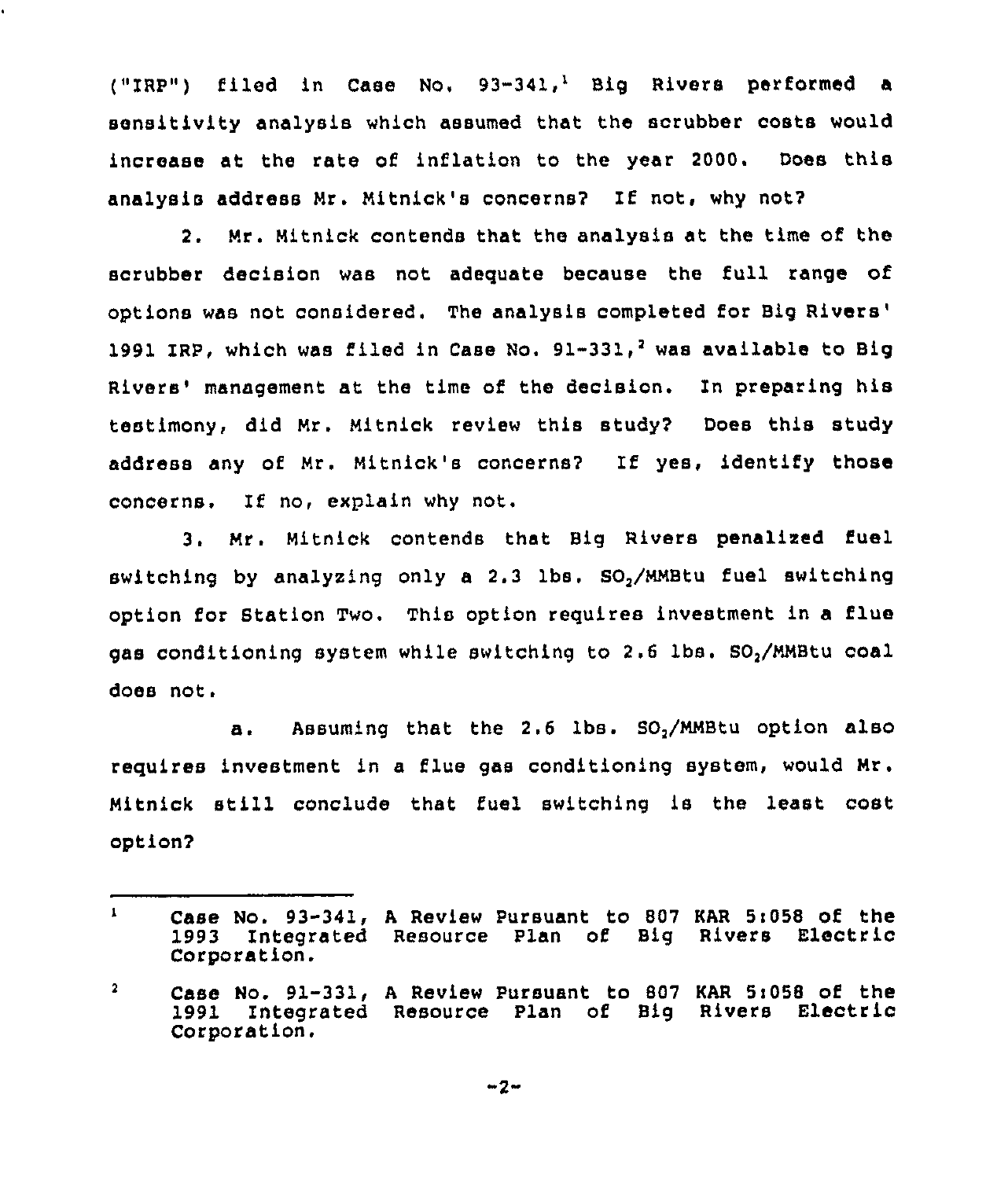b. State the degree to which the analysis of fuel switching versus scrubbing is sensitive to the assumed capital investment for fuel switching.

c. Provide all workpapers that indicate that the capital investment is a critical factor.

4. Refer to Nr. Nitnick's testimony on page 17, lines 5-7. Does the 2.3 lbs. SO,/NNBtu option include any capital investment cost for barge facilities (see Table B-3a of Attachment <sup>B</sup> to Exhibit DS-1 of Big Rivers' Clean Air Act Amendments of 1990 -Compliance Plan Reassessment Report ("Reassessment Report" ))?

5. The Reassessment Report contains capital investment costs for switching Station Two to Powder River Basin coal. In Nr. Nitnick's opinion, are these costs reasonable? Explain.

6. Refer to Mr. Mitnick's testimony on page 21, lines 5-13. Why are Big Rivers' ratings with respect to other relevant criteria "not believable"?

7. Refer to Mr. Mitnick's testimony on page 23. What analytical tools or models were employed to reproduce the Big Rivers' analysis?

8. a. Did Mr. Mitnick attempt to reproduce Big dispatch?

b, If yes, was his attempt successful? Describe the assumptions required to duplicate the dispatch.

9, How did Mr. Mitnick value SO, allowances? How did his method of valuation compare to Big Rivers'?

 $-3-$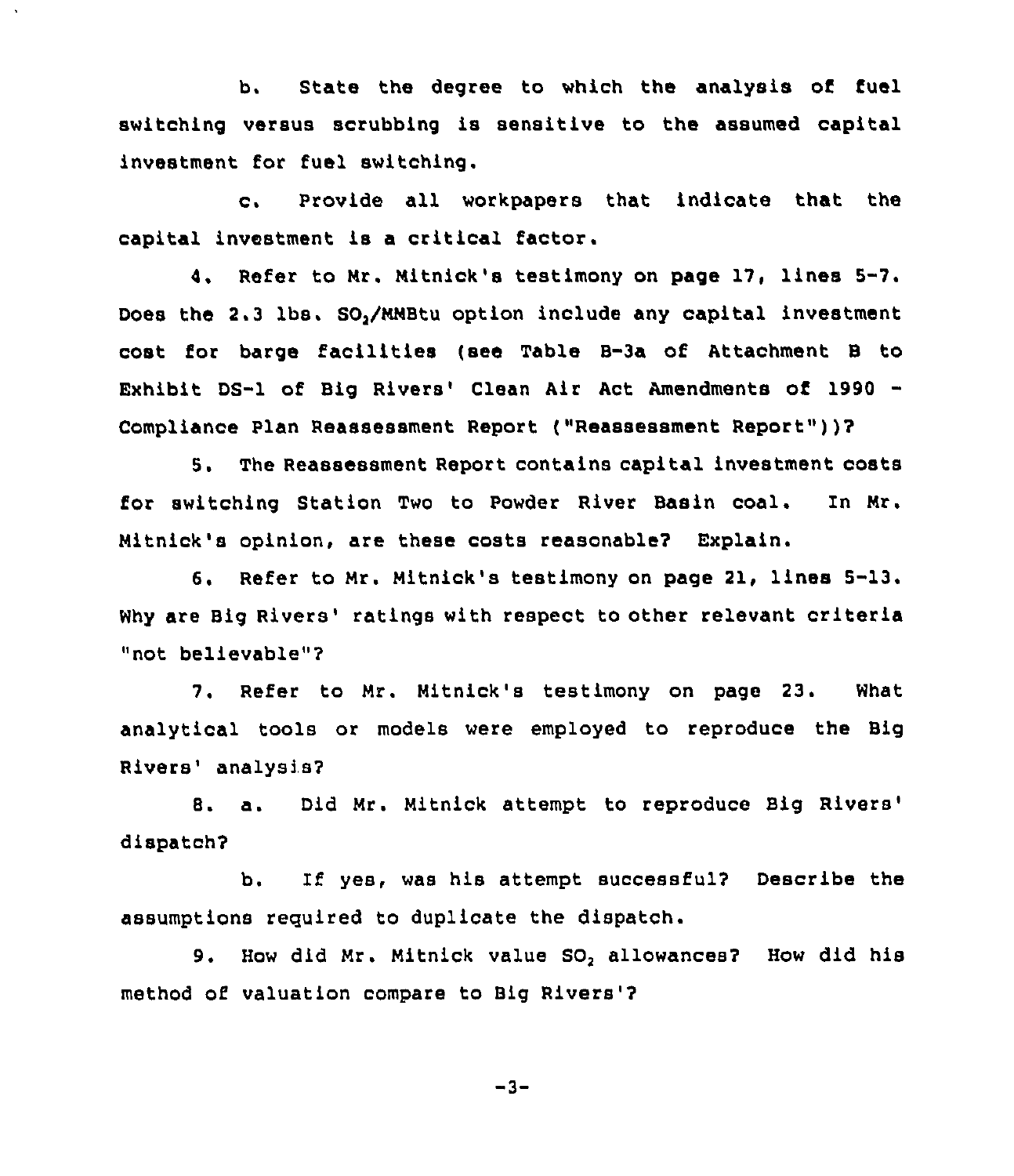10. Refer to Mr. Mitnick's testimony, page 23. Provide the estimated cost of the 2.6 lbs. SO, per MNBtu coal option. Explain where on Exhibit SAM 1.7 the difference of \$5.5 million in present value can be found. Over what period of time is the estimated 85.5 million present value savings based?

ll. Provide all workpapers and analysis used to reach the numerical conclusions presented in Mr, Mitnick's testimony regarding the "three-legged stool." {See pages 23-37 and page 4.)

12. Refer to Mr. Mitnick's testimony on page 40, lines 1-5. Is there a significant difference in the costs of 2.3 and 2.6 lbs. 80<sub>2</sub>/MMBtu coal? If yes, what is this difference? Is this conclusion consistent with KIUC's witness Jill 8. Baylor's testimony that there are likely to be only small differences in the costs of these coals?

13. Refer to Mr. Nitnick's testimony on page 40, lines 19-30. Is Big Rivers' use of a 100 percent capacity factor important even though the screening did not exclude a significant number of options? Does the use of average versus incremental costs per ton have a significant impact on the analysis? Explain.

14. What are prices for 2.6 lbs. SO<sub>2</sub>/MMBtu coal and scrubber coal used in the analysis discussed in Nr. Nitnick's testimony on page 24, lines 29-30?

15. What sulfur premium was used in the analysis referred to in Mr. Nitnick's testimony on page 32, lines 20-25?

16. Nr. Nitnick states on page 11 of his testimony that Big Rivers does not maintain that the Henderson Btation Two scrubber

 $-4-$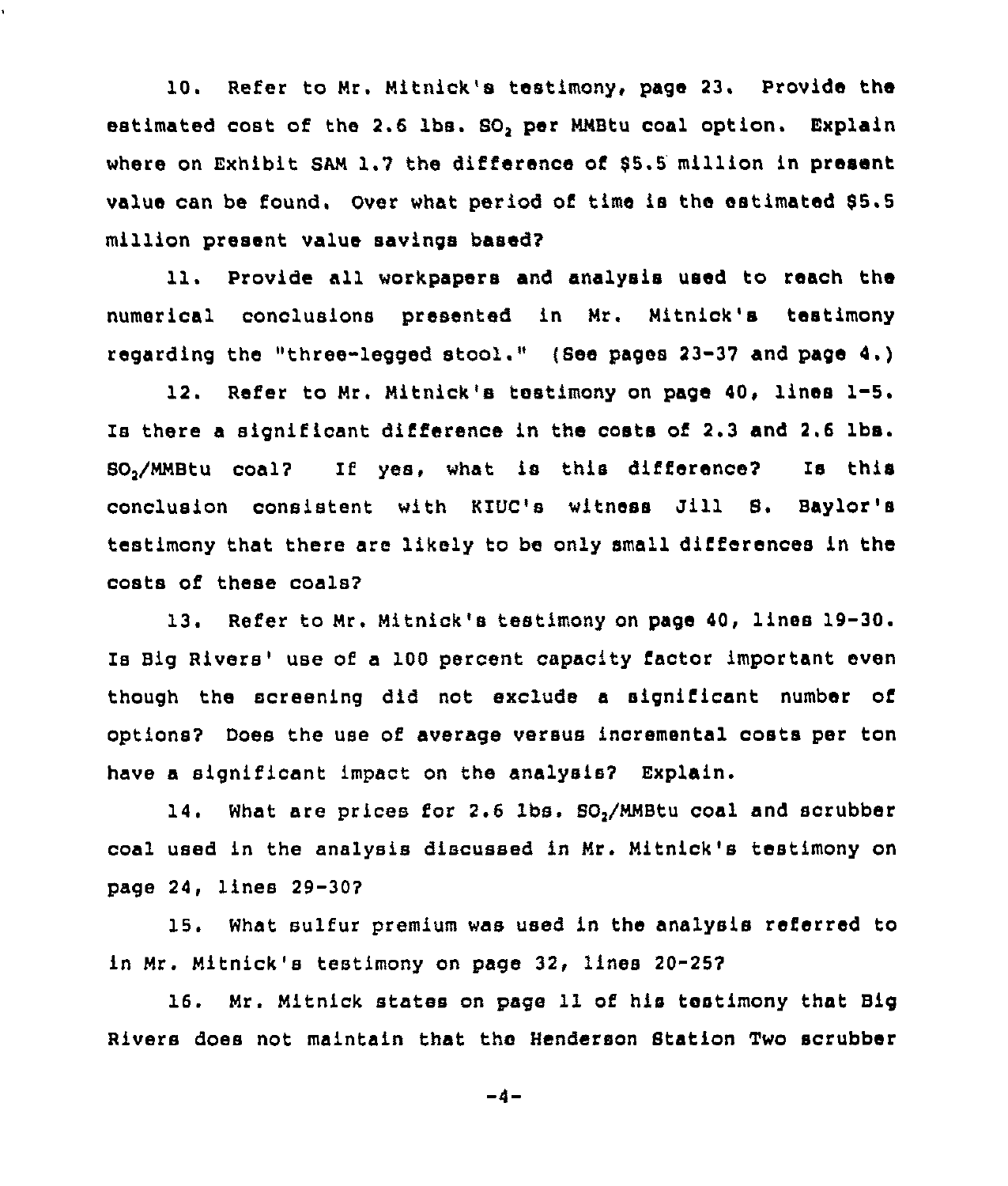project is decisively the least-cost option. Identify the material filed in this record which supports this statement.

# Questions for Russell L. Klepper:

17. Mr. Klepper, on page 31 of his testimony, recommends that the demand component of the surcharge be divided by the actual and projected demand units. Should Big Rivers be held accountable for an "off-system" projection made several years ago? Why?

18. Is the application of projected off-system sales to the calculation of the "G" factor consistent with KRS 278.183 which directs that actual costs flow through the Surcharge? Why?

19. Identify the provisions of KRS 278. 183 which support the use of market forces rather than actual costs to determine the environmental surcharge.

20. Mr. Klepper, on page 28 of his testimony, states that Big Rivers is accelerating the recovery of its investment in the scrubbers. What is the estimated dollar value associated with this acceleration?

21. provide a copy of the November 8, 1993 memorandum to which Mr. Klepper refers in his testimony at page <sup>49</sup> on lines 18-  $25.$ 

22. Mr. Klepper, on page 50, lines 9-27 of his testimony, indicates that the Costain coal contract imposed a constraint on Big Rivers. Has Mr. Klepper reviewed Contract 814? Does he agree with Big Rivers' interpretation of this contract?

23. Mr. Klepper's testimony on page 50, lines 9-27, indicates that the Costain coal contract contains a market price reopener

 $-5-$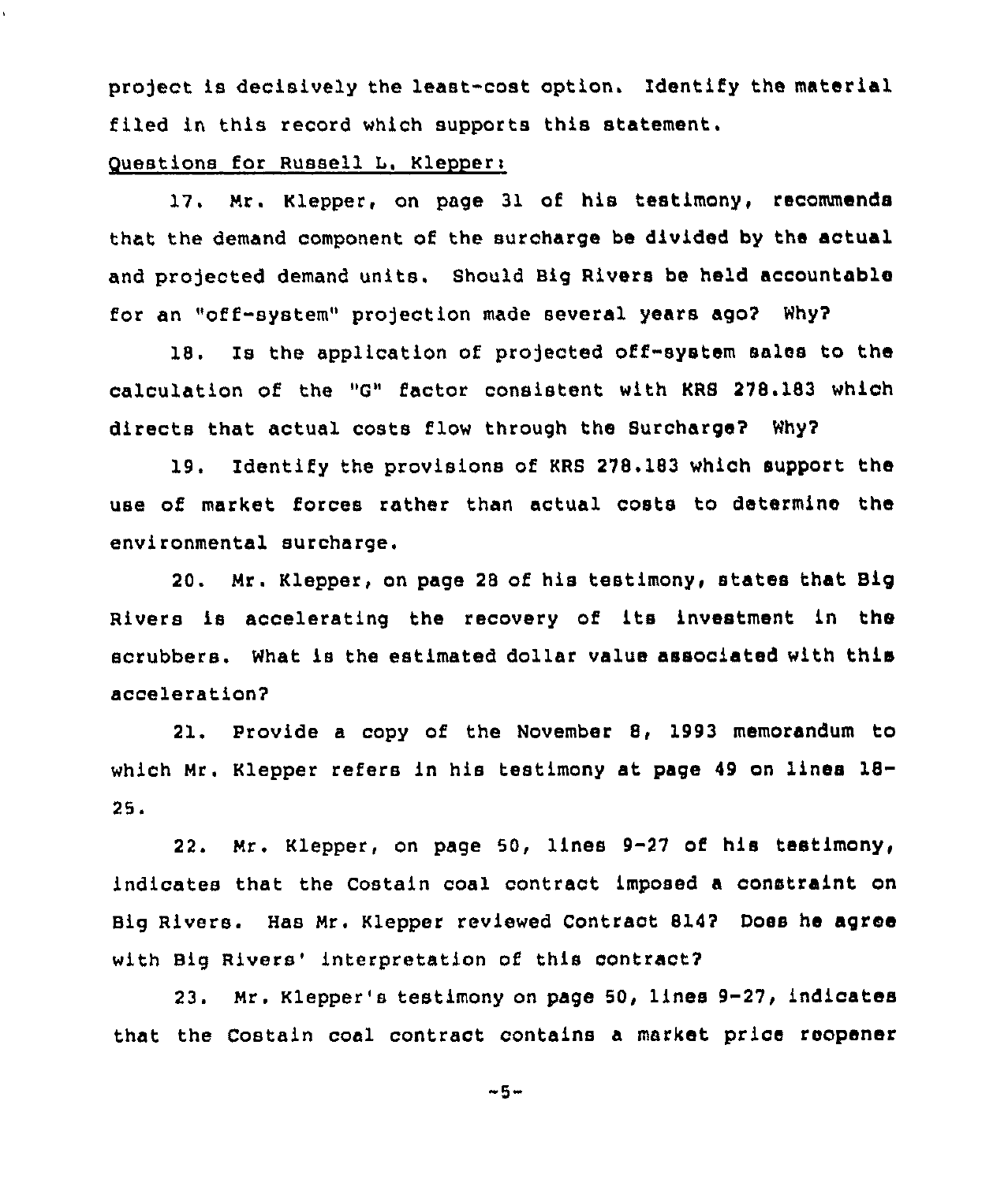provision in the year 1997. Has Mr. Klepper reviewed this provision? Is it his opinion that Big Rivers could achieve the market price upon exercising the market price reopener?

24. Mr. Klepper, on page 53 of his testimony, implies that Big Rivers borrowed money at 18.2 percent by advance sales of allowances at \$179 per ton which would be worth \$250 per ton in 1995. What merit does this argument have if the price of allowances is lower than \$250 per ton in the year 1995? Provide Mr. Klepper 's estimate of the market value of allowances in 1995 and supporting data.

25. Refer to page 61 of Mr. Klepper's testimony. He states that one ineguity in the contract between the City of Henderson and Big Rivers is that the city has priority access to the unit in the event of an outage.

a. Has this clause ever been exercised? When? Was Big Rivers forced to take less power than it otherwise would have?

b. During such periods, what would be the likely cost to Big Rivers to meet the terms of the clause?

26. Refer to page 66, line 8 of Mr. Klepper'e testimony. What is the "prevailing market price"?

27. Assuming that the contractual terms were appropriate, should Big Rivers extend the term of its contracts for Station Two? Is the extension appropriate given Big Rivers' excess capacity?

28. Refer to page 74 of Mr. Klepper's testimony. Although the allocation of allowances by EPA is based on a historical period, the consumption of allowances is based on current energy

 $-6-$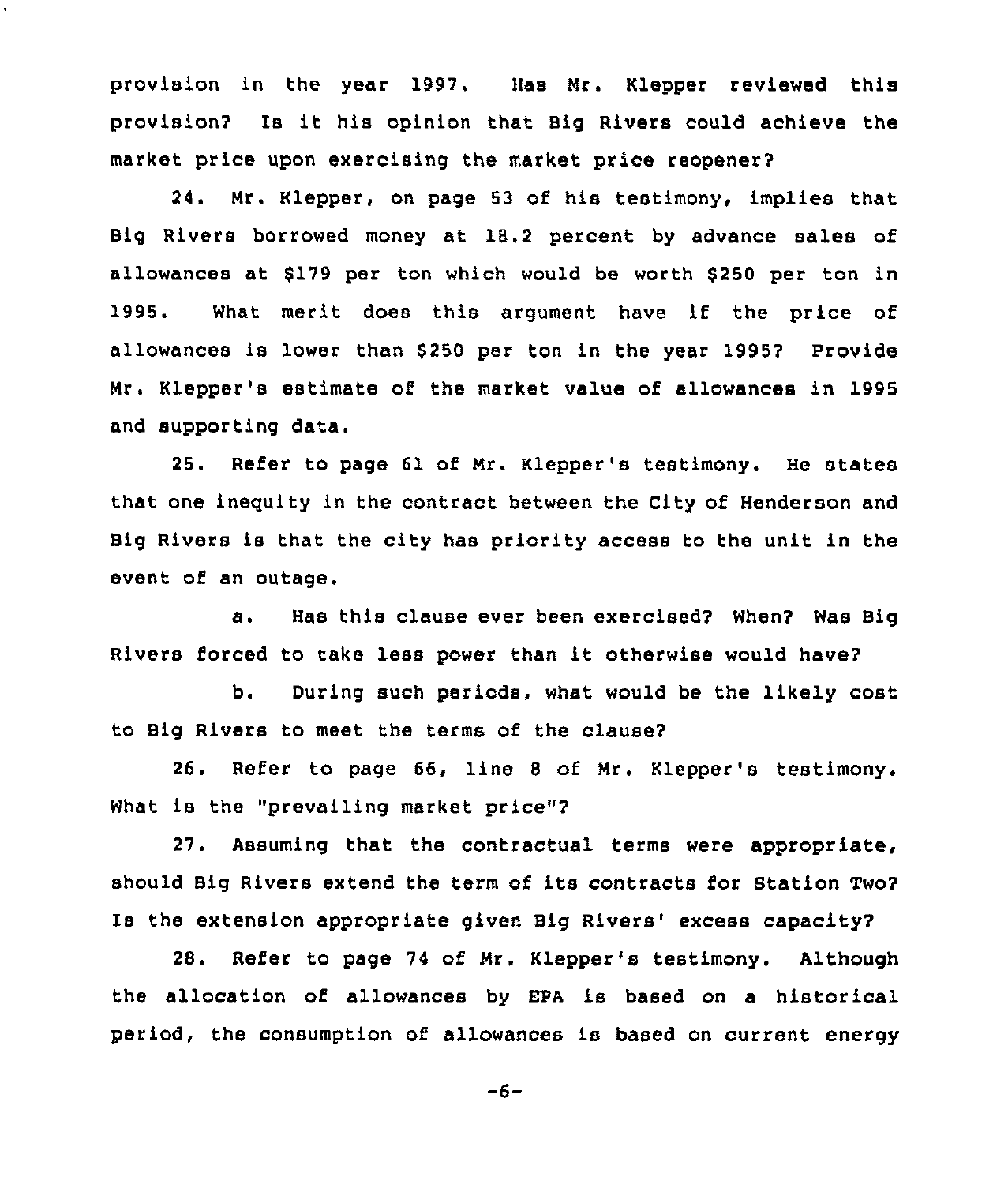use. May the allocation of allowances be appropriately based on current energy usage?

29. At page 24 of his testimony, Mr. Klepper indicates that the regulatory responsibility of the Commission does not require it to approve or disapprove any specific Clean Air Act Amendments ("CAAA") compliance strategy. In light of the requirements of KRS  $278.183(2)(a)$ , explain in detail the basis for this conclusion.

30. At page 28 of his testimony, Mr. Klepper disousses the book depreciation rate which is appropriate to apply to the scrubber at Henderson Station Two. provide all analyses performed by or for Mr. Klepper which evaluate the appropriate book depreciation rate to be used for a scrubber.

31. At page 52 of his testimony, Mr. Klepper states that "the source of funding for construction is never an appropriate 'consideration in the process of choosing an asset."

a. Provide supporting authority for this statement.

b. Given Big Rivers' current financial condition, explain in detail why consideration of the source of funding is not appropriate during the process of choosing an asset.

32. At page 106 of his testimony, Mr. Klepper states: "Allow KIUC and all other ratepayers to follow the fuel switching alternative which the ratepayers would have chosen if given the opportunity."

a. On what basis does Mr. Klepper contend that all other ratepayers would have chosen the fuel switching alternative over scrubbing for Henderson Station Two?

 $-7-$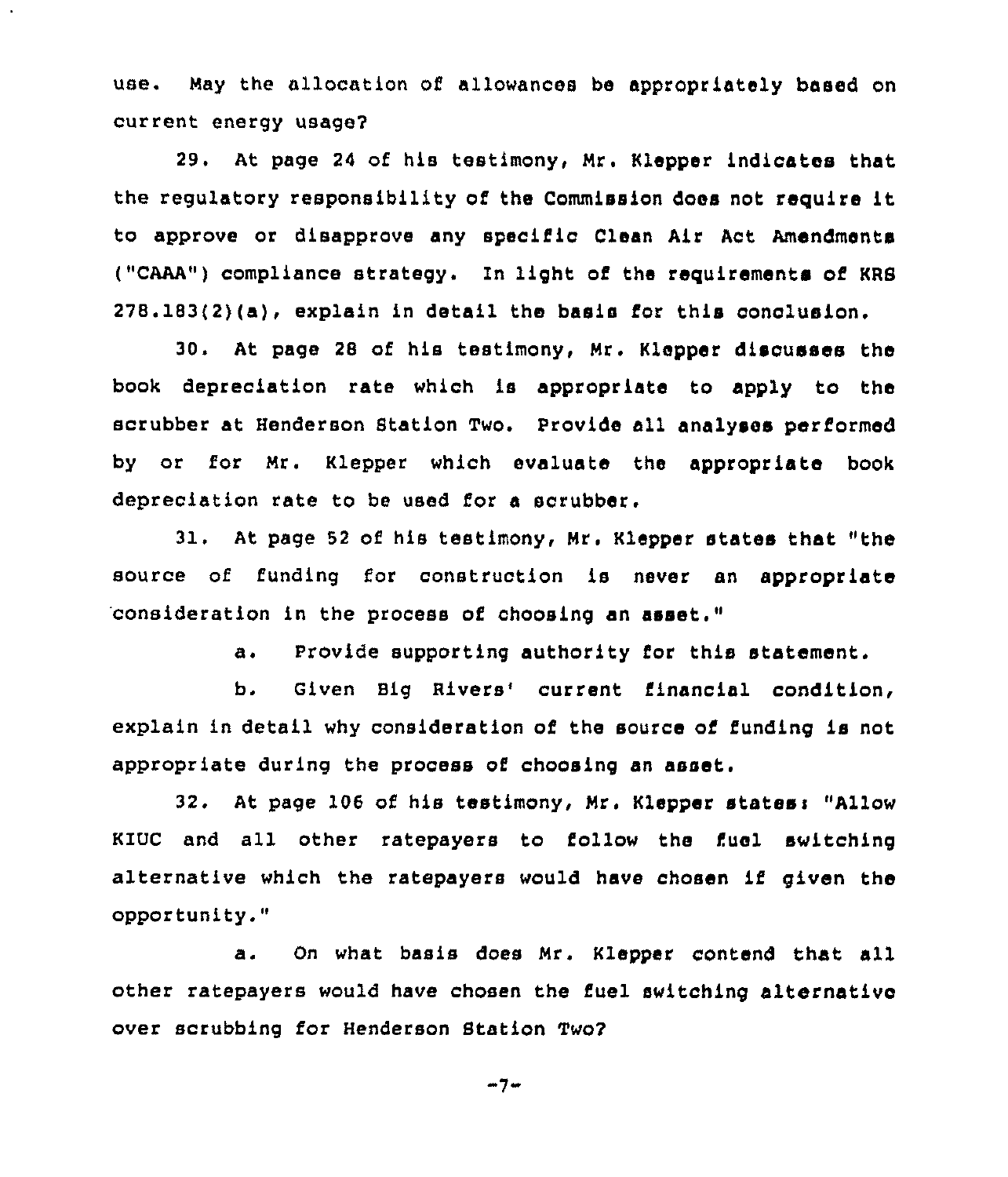b. Explain in detail how, given the reguirements of KRS 278.183, the Commission may legally adopt Nr. Klepper's suggestion. Specifically address how the Commission could authorise an environmental surcharge which is not based on actual, incurred compliance costs.

## Questions for Jill S. Baylori

33. Refer to Ms. Baylor's testimony on page 10, lines 7-9. How did she conclude that a linear interpolation method was employed to estimate the price of 2.3 and 2.6 lbs. SO,/NMBtu coals?

34. In the Reassessment Report, Big Rivers assumes that the prices of all coals, regardless of sulfur content, will decrease in real terms st <sup>2</sup> percent per year. Given Ns. Baylor's experience with coal market analysis, is this a reasonable assumption? How does this assumption affect the analysis of CMA compliance?

35. Refer to Ms. Baylor's testimony on page 10, lines 18-20. MS. Baylor suggests that FERC data on the delivered cost of coal to utilities would be an appropriate source of data to assist in determining the price of coal. Has Ms. Baylor completed any analyses of the current or historical prices of coal delivered to other utilities with river access power plants in Big Rivers' area, such as Cincinnati Gas s Electric Company, East Kentucky Power Cooperative, Inc. (Spurlock plant), Indiana s Michigan (Rockport plant) or Kentucky Utilities Company (Ghent plant)? If so, provide these analyses and compare them to the prices estimated by Big Rivers.

 $-8-$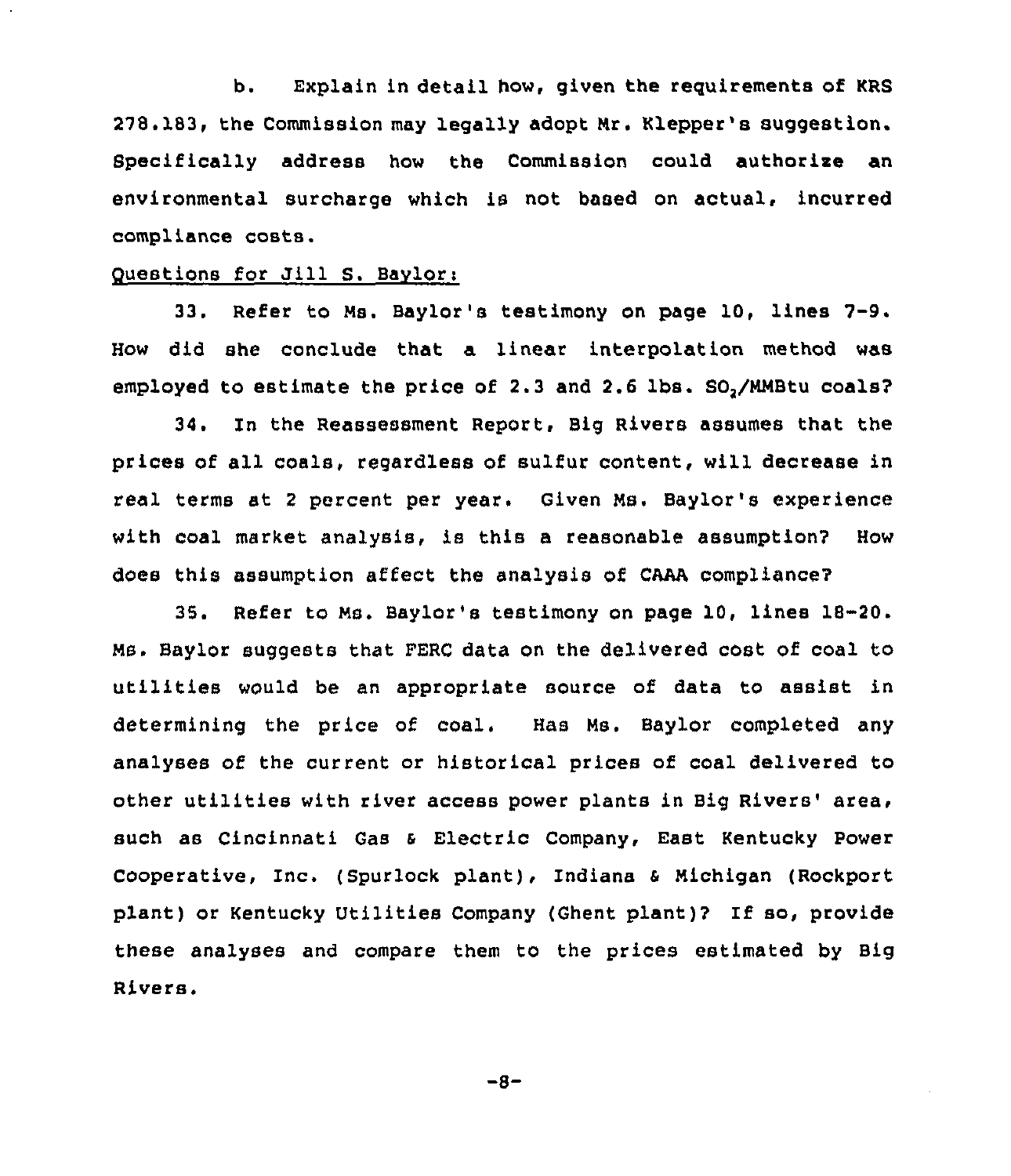36. Although Ns. Baylor states that Big Rivers plans to burn <sup>a</sup> 7.0 lbs. SO, per NNBtu coal with the scrubber (see page ll, lines 18-19 of her testimony), more recent information indicates that Big Rivers plans to burn a 6.4 lbs. SO, per NNBtu coal. Is there likely to be a significant difference in price between a 7.0 and a 6.4 lb. coal? Provide an estimate of the approximate sulfur premium for these coals.

37. Refer to Ms. Baylor's testimony on page 15, line 23, through page 16, line 2.

a. Do compliance coals command <sup>a</sup> premium above other coals?

b. If yes, is the statement at line <sup>1</sup> consistent with the answer to 37(a)?

38. Refer to Ns. Baylor's testimony on page 16, lines 5-13. Provide copies of the sources that are referenced.

39. Refer to Ns. Baylor's testimony on page 17, lines 5-9. Define the term "dramatic" in light of projections at the time in question of rising real prices for low-sulfur and compliance coal.

40. Refer to Ns. Baylor's testimony on page 19, lines 1-8. Does Ns. Baylor believe that the \$0.24/NMBtu premium estimated by Resource Data International ("RDI") in the Spring of 1992 is reasonable? Does RDI's estimate support Big Rivers' value of \$ 0.27/NNBtu?

41. If Big Rivers' sulfur premium of \$0.27/MMBtu is not reasonable, which of the coal prices upon which it is based is not correct?

 $-9-$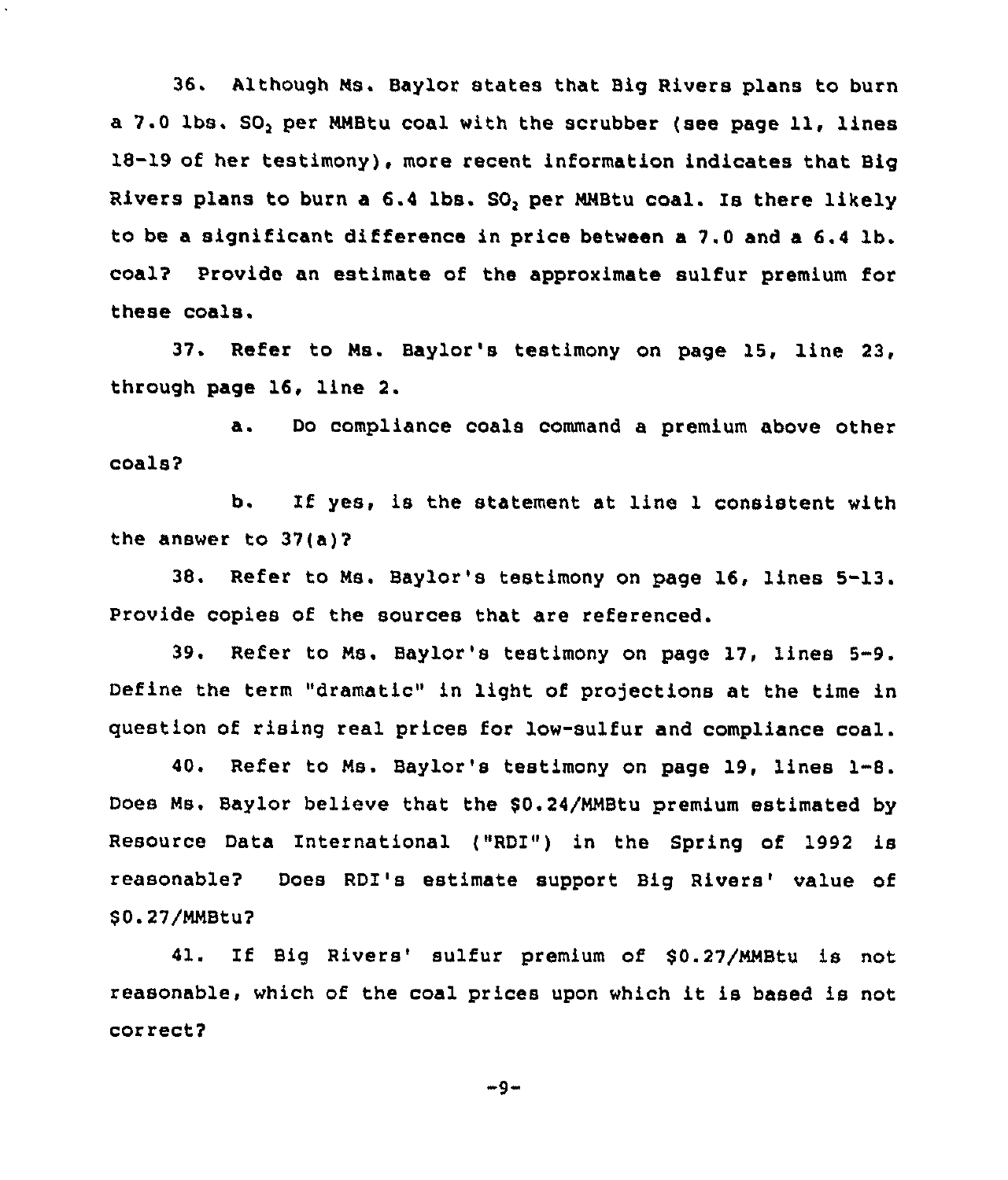42. Has Ms. Baylor evaluated the delivered cost of Powder River Basin coal to Station Two? If yes, provide analysis upon which the evaluation is based. If yes, is the price of this coal reasonable'?

43. Refer to Exhibit JSB 1.5. Is the labeling of the third column from the left under the RDI portion of the table correct? If not, provide the correct labeling.

44. What is an appropriate sulfur premium or range of premiums between a scrubber coal and a fuel switch (2.6 lbs. SO,/NNBtu) coal that Big Rivers should have considered in its analysis?

45. What is an appropriate sulfur premium or range of premiums between a 2.3 lbs. SO,/MNBtu coal and a 2.6 lbs. SO,/NNBtu coal that Big Rivers should have considered in its analysis? Question for Alan S. Taylor:

46. Mr. Taylor proposes that Big Rivers be compensated as if it had pursued coal switching, with its ratepayers neither paying for, nor receiving benefits from, the scrubber. Generally, capital projects such as scrubbers result in high near-term costs in exchange for lower operating costs. How will Nr. Taylor's approach be neutral if it does not account for timing differences between the scrubbing and fuel switching options?

47. Mr. Taylor contends that fuel switching is the least cost compliance plan for Station Two. Thus, the cost recovery will be lower for fuel switching than for scrubbing. Has Nr. Taylor analyzed the financial consequences that fuel switching would have

-10-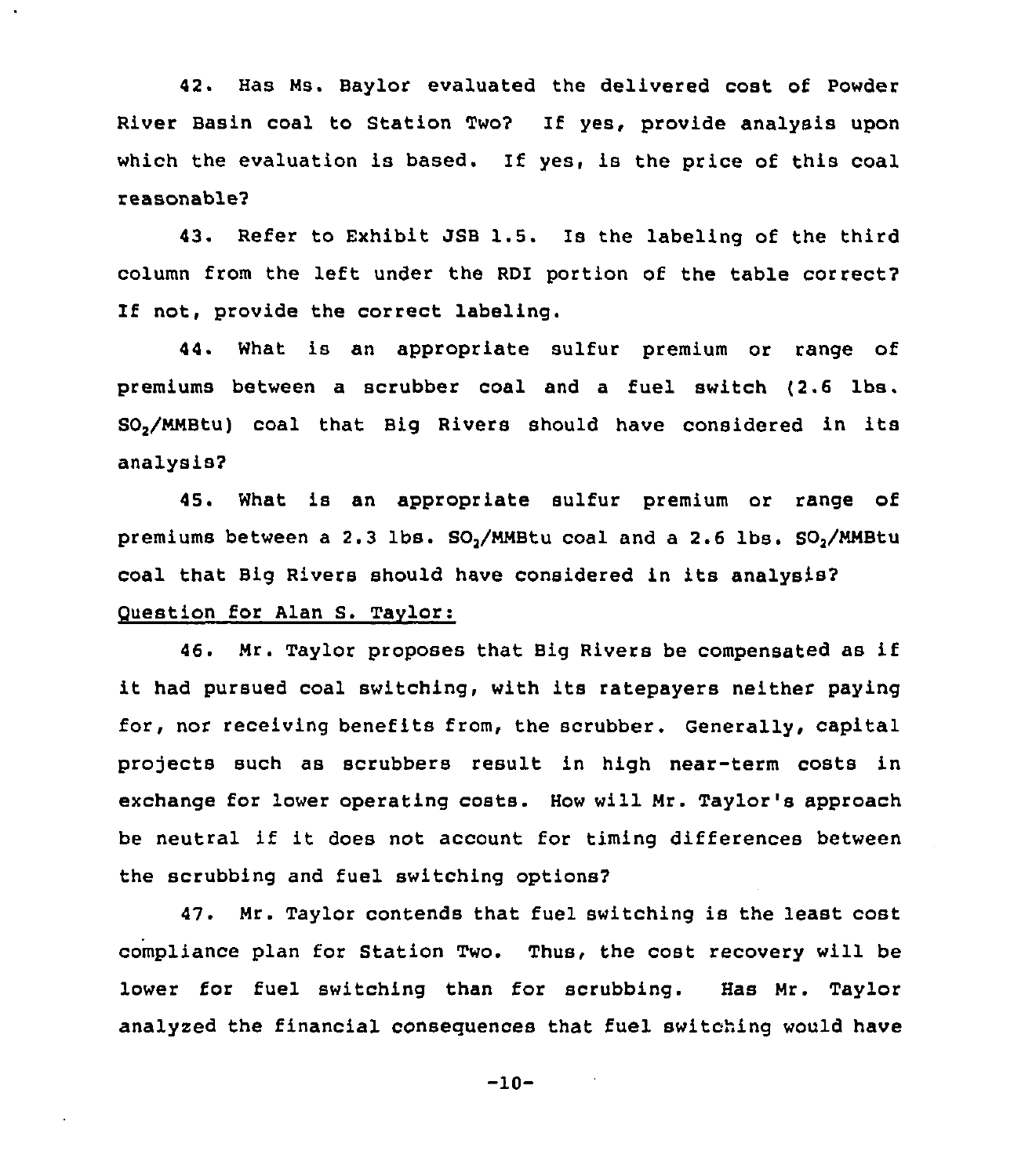on Big Rivers' debt restructuring plan? If so, provide this analysis.

48. Refer to Nr. Taylor's testimony on page 21, lines 3-7. Mr. Taylor proposes to determine the cost of 2.6 lbs. SO,/MNBtu coal by analyzing the cost of spot coal delivered to utilities within a five state area. Since the Coleman plant will burn approximately this quality of coal, could a more relevant measure of the market price be determined by an annual market solicitation for a portion of the supply to Coleman?

49. On page 18 of his testimony, Nr. Taylor recommends that the Surcharge be calculated on an annual or semi-annual basis. Explain why this recommendation is consistent with KRS 278.183 which directs that the Surcharge be calculated monthly2

50. On page 13 of his testimony, Nr. Taylor proposes an incentive mechanism which he suggests is cost neutral to ratepayers. If the scrubber project subsequently becomes the least-cost option, will the incentive mechanism reflect the costs of the scrubber2

51. On pages 10 through 32 of his testimony, Mr. Taylor discusses an alternative surcharge and specifically addresses compliance costs related to the CAAA. Explain how other compliance costs allowed under KRS 278.183 would be included in the alternative surcharge.

52, For each component included in the alternative surcharge discussed on pages 10 through 32 of Mr. Taylor's testimony, explain

-11-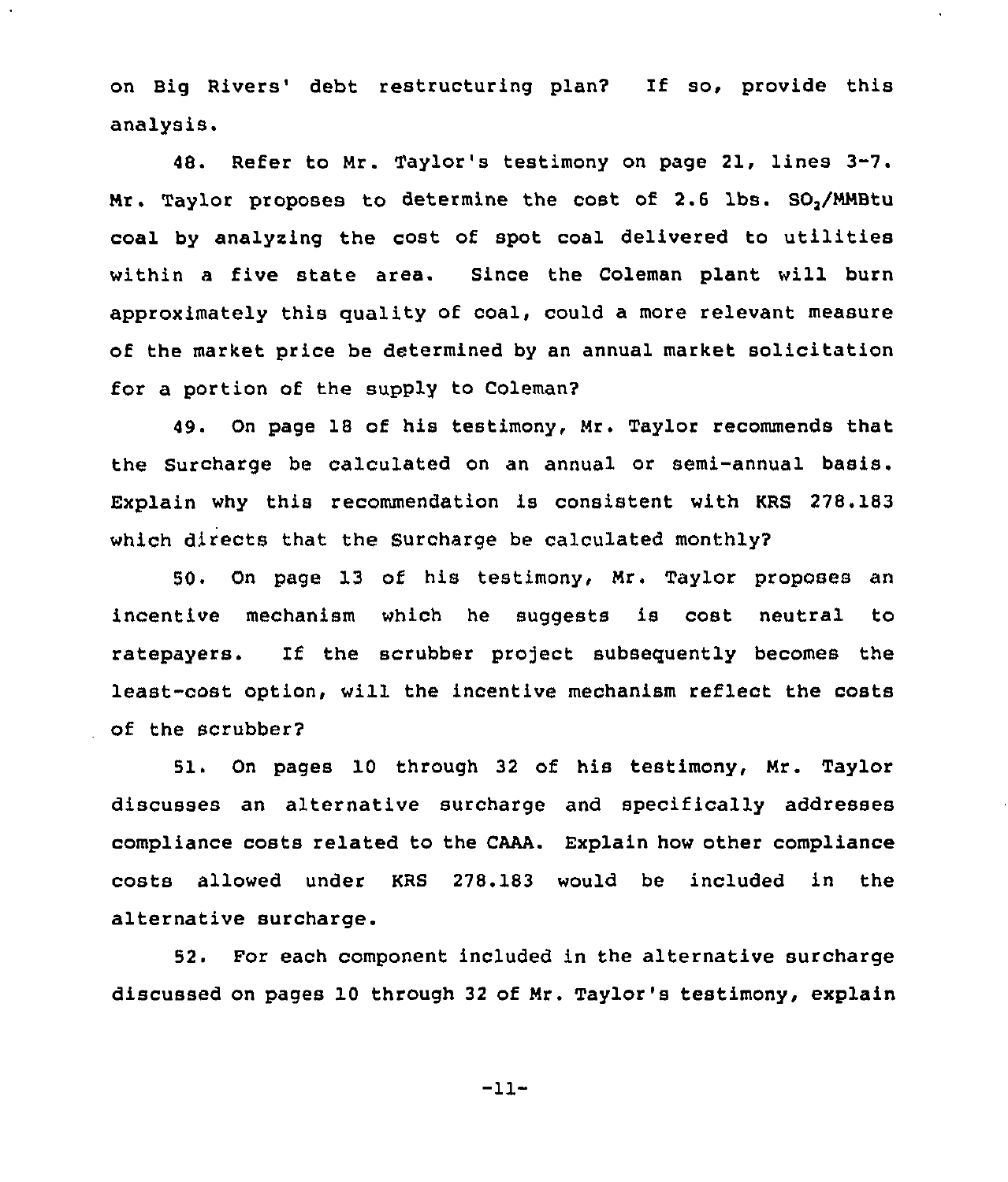specifically how that component constitutes an actual, incurred cost of compliance as contemplated by KRS 278.183.

53. Explain how the alternative surcharge is consistent with the requirements of KRS 278.183.

54. What is the reasonable rate of return for Big compliance-related capital expenditures?

# Questions for Brooks M. Howell:

55. a. Assuming that additional cost overruns will occur, is there any basis, other than linear extrapolation, for the absolute level of the estimate provided? (See page 7, lines 20-30 of Mr. Howell's testimony.) If yes, identify these other bases.

b. If the total costs were 7.97 percent over total budget as of March 30, 1994, what is the basis for an 11 percent estimated increase through July 1995? (See page 7, lines 20-30 of Mr. Howell's testimony.)

c. Did Mr. Howell review the remaining work tasks, outstanding contract awards, or other elements of the work plan to determine likely overruns and possible savings?

d. Identify all expected cost overruns and their sources.

e. What portion of these identified project overruns falls in the project's overhead account?

f. What portion of these overruns will be borne by contractors or suppliers?

56. a. Mr. Howell states that elimination of certain equipment will lower the maximum sulfur content of coal that can be

 $-12-$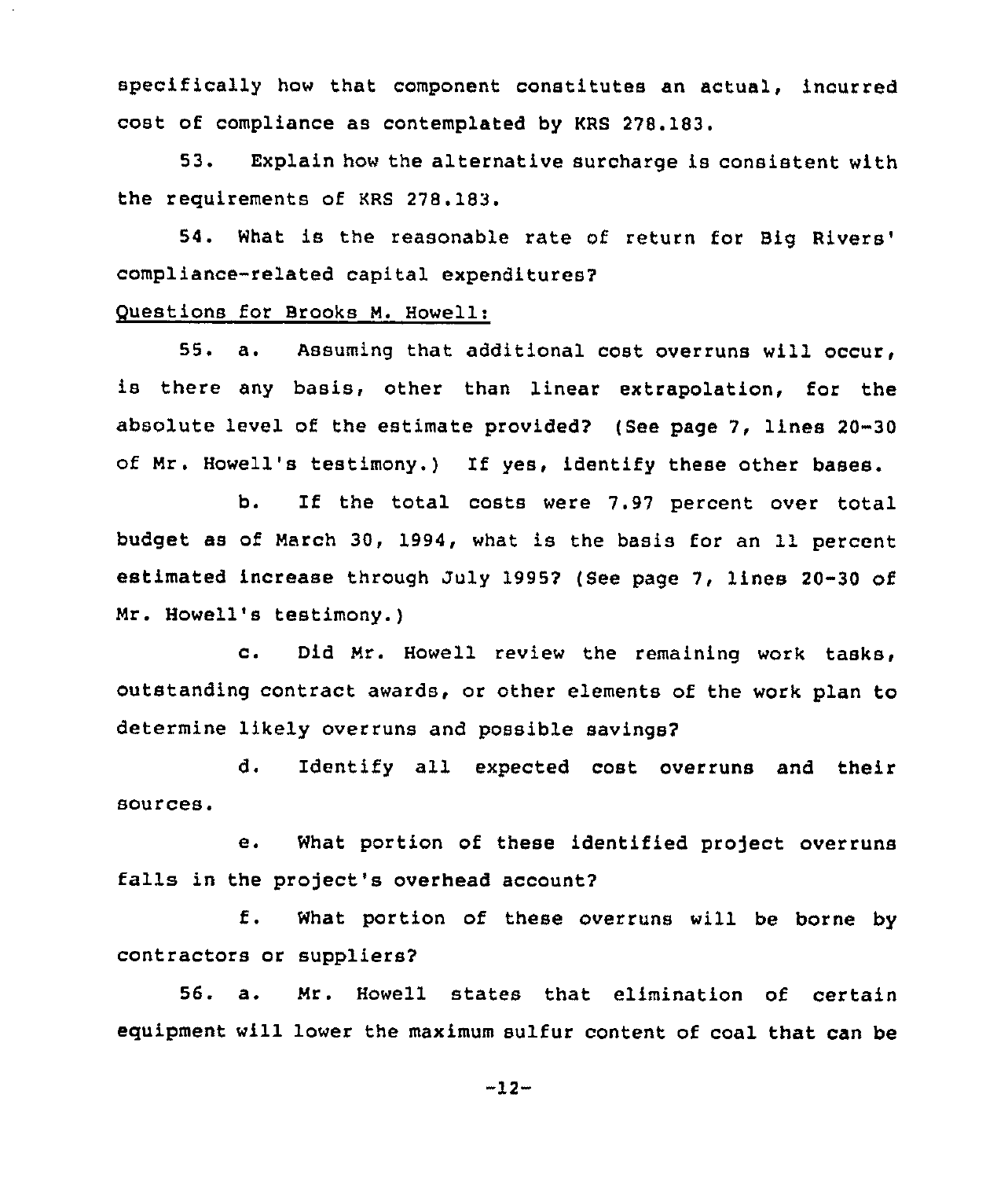burned with the scrubber. Would fuel costs increase significantly if a  $6.4$  lbs.  $SO_2/MM$ Btu coal rather than a  $7.59$  lbs.  $SO_2/MM$ Btu coal were burned?

b. ln the past, have there been significant differentials between the costs of coals that contain these levels of sulfur? Is this answer consistent with Jill S. Baylor's testimony that there are likely to be very small differences in fuel costs at these sulfur levels?

c. Did Mr. Howell estimate the operating cost savings, such as lower reagent costs, which could result from lowering the sulfur content of the coal? If yes, provide the estimate. Would inclusion of these savings affect Mr. Howell's conclusions? If yes, explain.

d. Refer to Nr. Howell's testimony at page 9 at lines 1-2 and 19-20. If Station Two or Green is restricted to 3.6 percent sulfur coal rather than 4.2 percent sulfur coal and the scrubber achieves 95 percent removal, will the emissions of SO, be lower than before the dewatering restrictions?

e. Provide a cost/benefit comparison, using dollars per ton SO, removed, of operations with and without the dewatering eguipment. This analysis should include: the increase in fuel costs because of the restriction on the coal sulfur content, the savings in capital investment cost, the savings in variable and fixed O&M costs, the increase in SO<sub>2</sub> reductions achieved by using a lower-sulfur coal with the scrubber, and other factors which Mr.

 $-13-$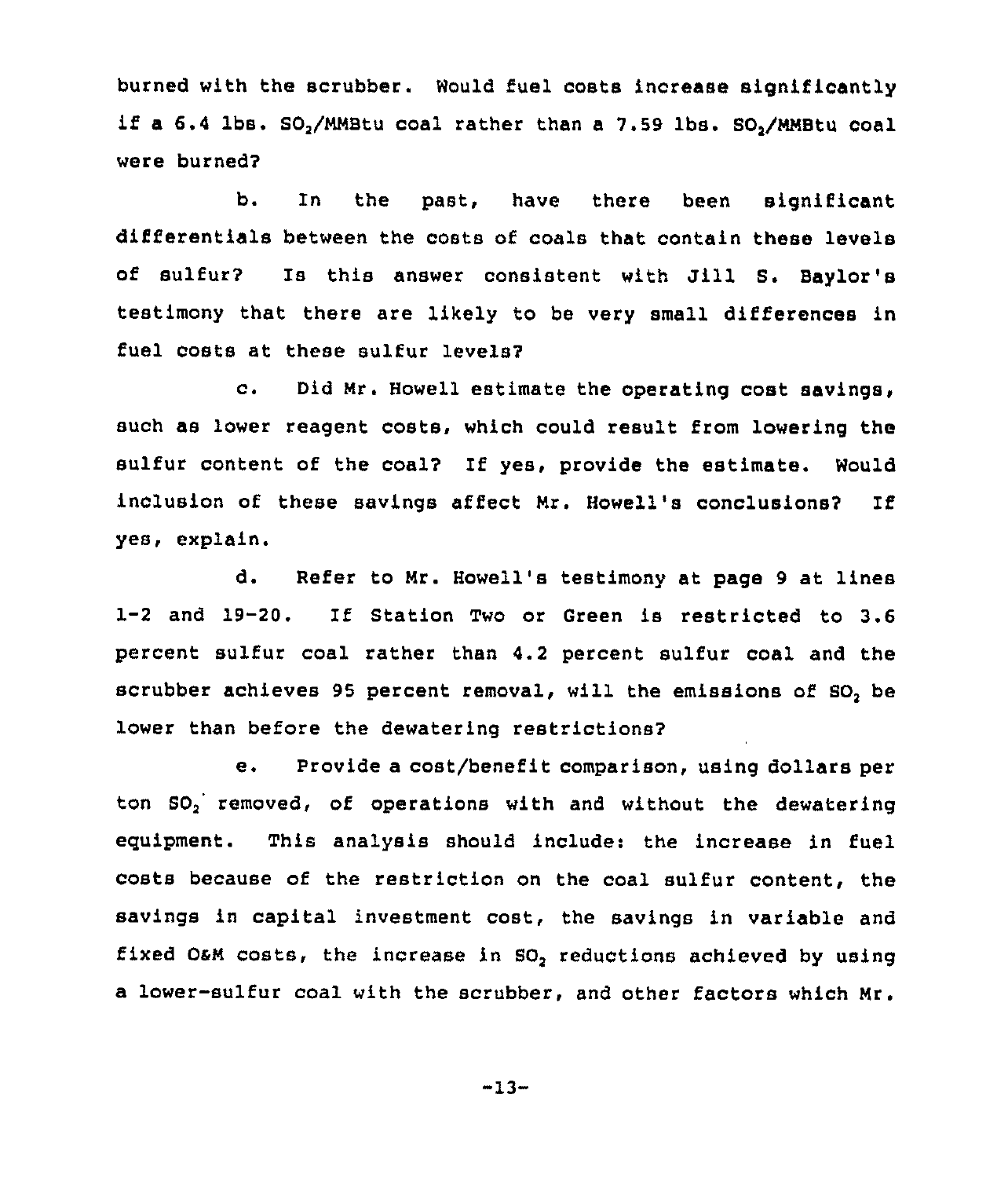Howell considers relevant. How does the cost per ton SO, removed compare to the market value of allowances?

57. Compare the cost of sulfur dioxide emission reductions to be achieved at Green to the price of SO, allowances.

58. Refer to Nr. Howell's testimony on page 10, lines 4-18. If allowances can be purchased to comply with <sup>a</sup> system-wide emissions cap, why should the load at Station Two be curtailed if the scrubber is undergoing maintenance2

59. Refer to Nr. Howell's testimony on page 10, lines 4-18.

a. Is the relevant economic cost of a scrubber outage the cost of SO, emission allowances? Explain.

b. If the 6.4 lbs. SO,/NNBtu coal to be burned with the scrubber has a higher sulfur content than permitted under the S1P limit, could Station Two maintain a stockpile of coal that meets the SIP limit? If yes, would the relevant economic cost of a scrubber outage be the cost of maintaining the stockpile?

60. Assuming that the Station Two and Green loads are curtailed because of reduced reliability resulting from the Station Two scrubber modifications, what is the value of this lost capacity2

61. Does the ability of Station Two to operate when its scrubber is out affect the estimated cost of any outage and the estimated frequency of load curtailment at Green?

62. Compare the cost of reduced reliability to the cost of the equipment needed to achieve a reliability level that Nr. Howell considers adequate.

-14-